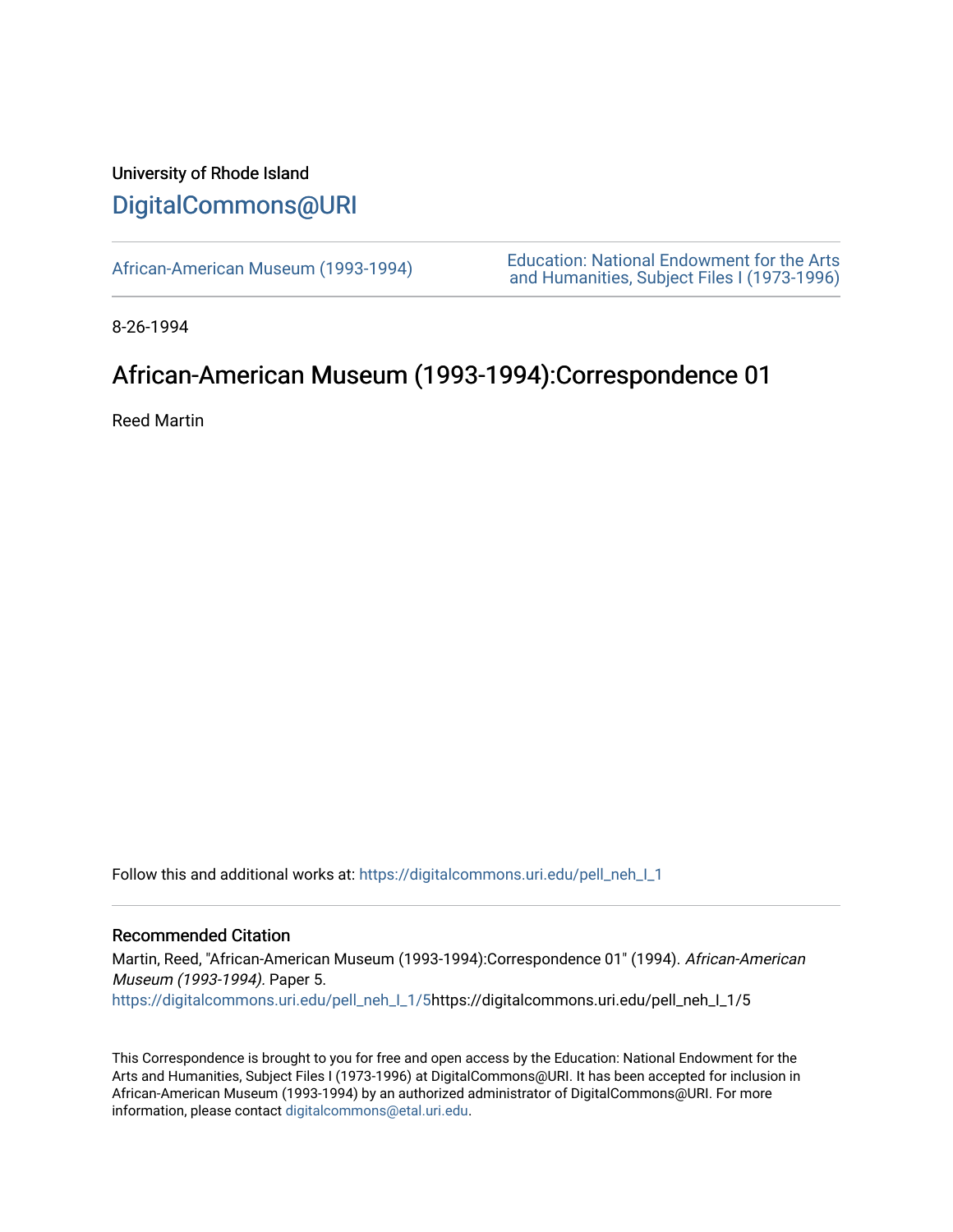6431 79th Street Cabin John, Maryland 20818 August 26, 1994

Senator Claiborne Pell United States Senate Washington, DC 20510

Dear Senator Pell:

I am writing you about the proposed Smithsonian African-American Museum.

I have been a Smithsonian employee for 7 years and a Smithsonian admirer all my adult life. It is heartbreaking to me--and to many other Smithsonian lovers--that passage of S.277, to establish a National African-American Museum, means the death knell for the Arts and Industries Museum.

Are you aware that the new African-American Museum will be using 100 percent of the space of the present Arts and Industries<br>Museum? There will be no more Arts and Industries Museum. There will be no more Arts and Industries Museum.

The present Bicentennial Exhibit, the finest Smithsonian exhibit in my opinion, took years to assemble. It represents 100 years of American creativity and inspired labor--the fruits of the U.S. Industrial Revolution. The steam engines and other artifacts have been painstakingly restored, the plumbing and electrical systems are installed and ready to operate. (The steam engines are not presently running, a decision I find appalling, but they could be.)

Once this marvelous assemblage of machines is removed from the building, it will never again be collected together. Some machines will be returned to the owners from whom they were on loan, too many will end up in the vast storage buildings in Silver Hill, where they are unlikely ever to be shown again.

And the talented employees who set up the Bicentennial Exhibit are retiring or being transferred. Who would know how to recreate the present ready-to-run situation?

Do you know what a great interest in steam engines exists in this country? I have the current 200-page catalog of 715 steam shows taking place this summer. This is tangible evidence of the strong interest and hobby of thousands of steam engine enthusiasts.